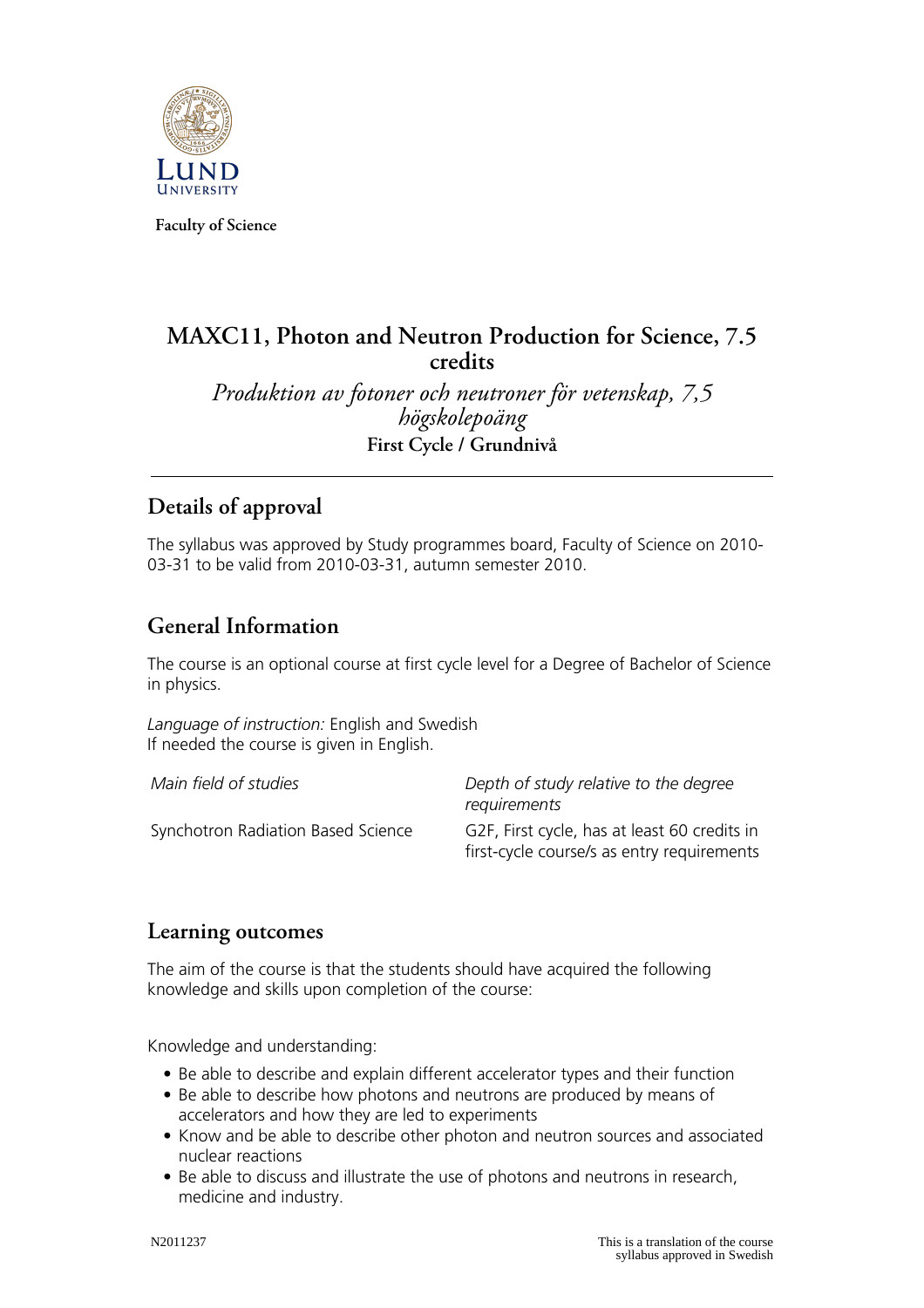### **Course content**

The course corresponds to 7.5 credits.

The course gives a general overview about how one produces and uses neutrons and photons for science.

The course starts with an overview of different accelerators (above all synchrotrons and linear proton accelerators). The different components in an accelerator are introduced and the general theory of how different components e.g. magnets are used in accelerators been described and used. Accelerators for synchrotron light (especially synchrotrons) and neutrons (especially spallation neutron source) are described in more detail.

An overview about traditional light sources and reactor based neutron sources are given. Special focus is directed against beamlines (for photons) and neutron guides (for neutrons) with their function and structure. Different components in typical beamline and neutron guide are introduced in addition to the optical theory that describes them and underliing design and optimisation of beamline and neutron guide.

Finally, different current research methods are presented based on synchrotron lights and neutrons with application in natural sciences, medicine and technology.

## **Course design**

The teaching consists of lectures, study visits, demonstrations, seminars, written assignments, laboratory sessions and group work. Participation in group work, laboratory sessions, study visits, demonstrations and thereby integrated other teaching as well as written assignments is compulsory.

#### **Assessment**

Examination takes place in writing in the form of written assignments, laboratory reports and examination.

Students who do not pass the regular exam are offered a re-examination shortly after the regular exam.

*Subcourses that are part of this course can be found in an appendix at the end of this document.*

## **Grades**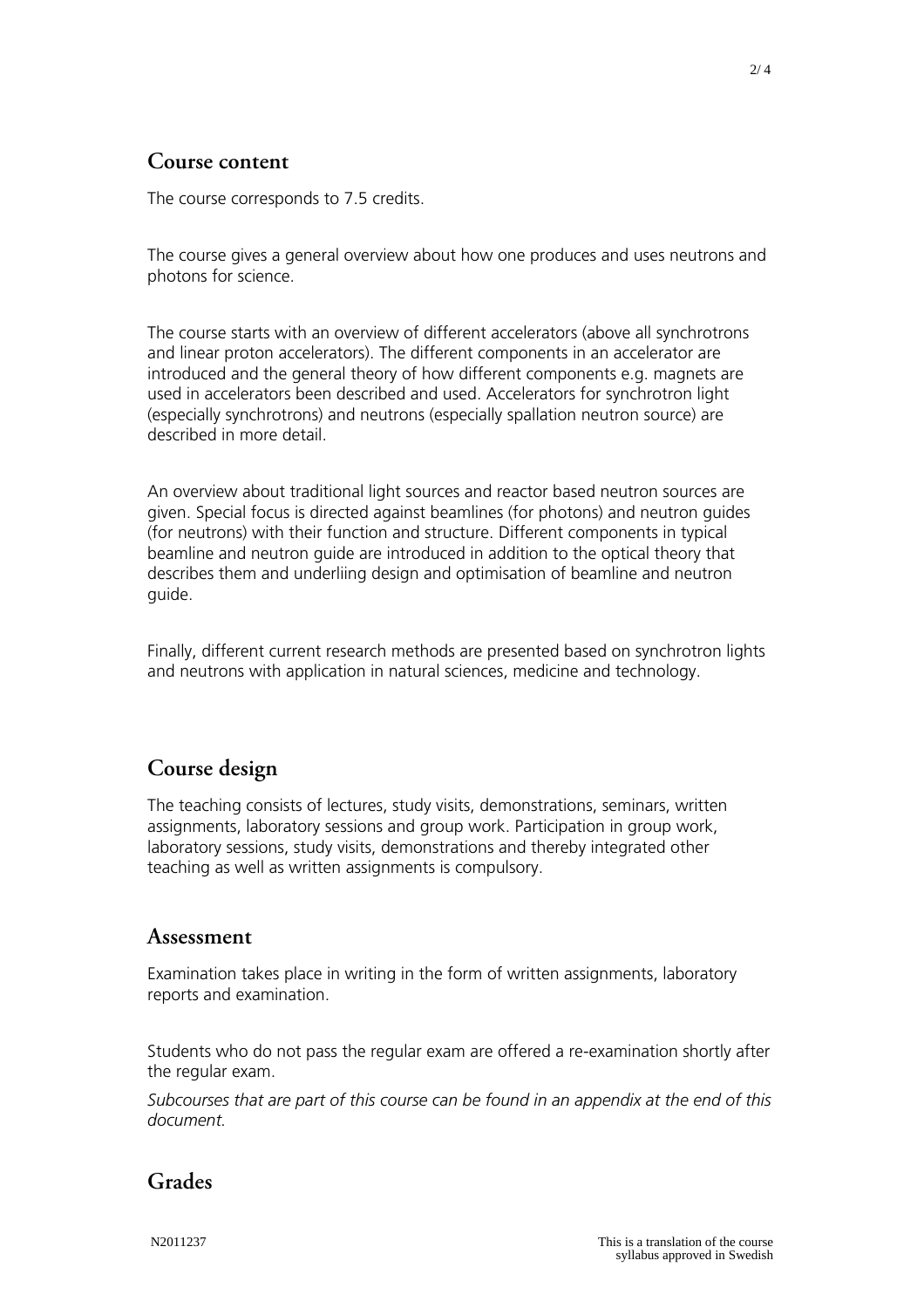Marking scale: Fail, Pass, Pass with distinction. To pass the whole course, approved examination is required/approved laboratory reports/passed written assignment as well as participation in all compulsory components.

## **Entry requirements**

For admission to the course, general entry requirements are required as well as 60 credits in natural sciences or technology.

### **Further information**